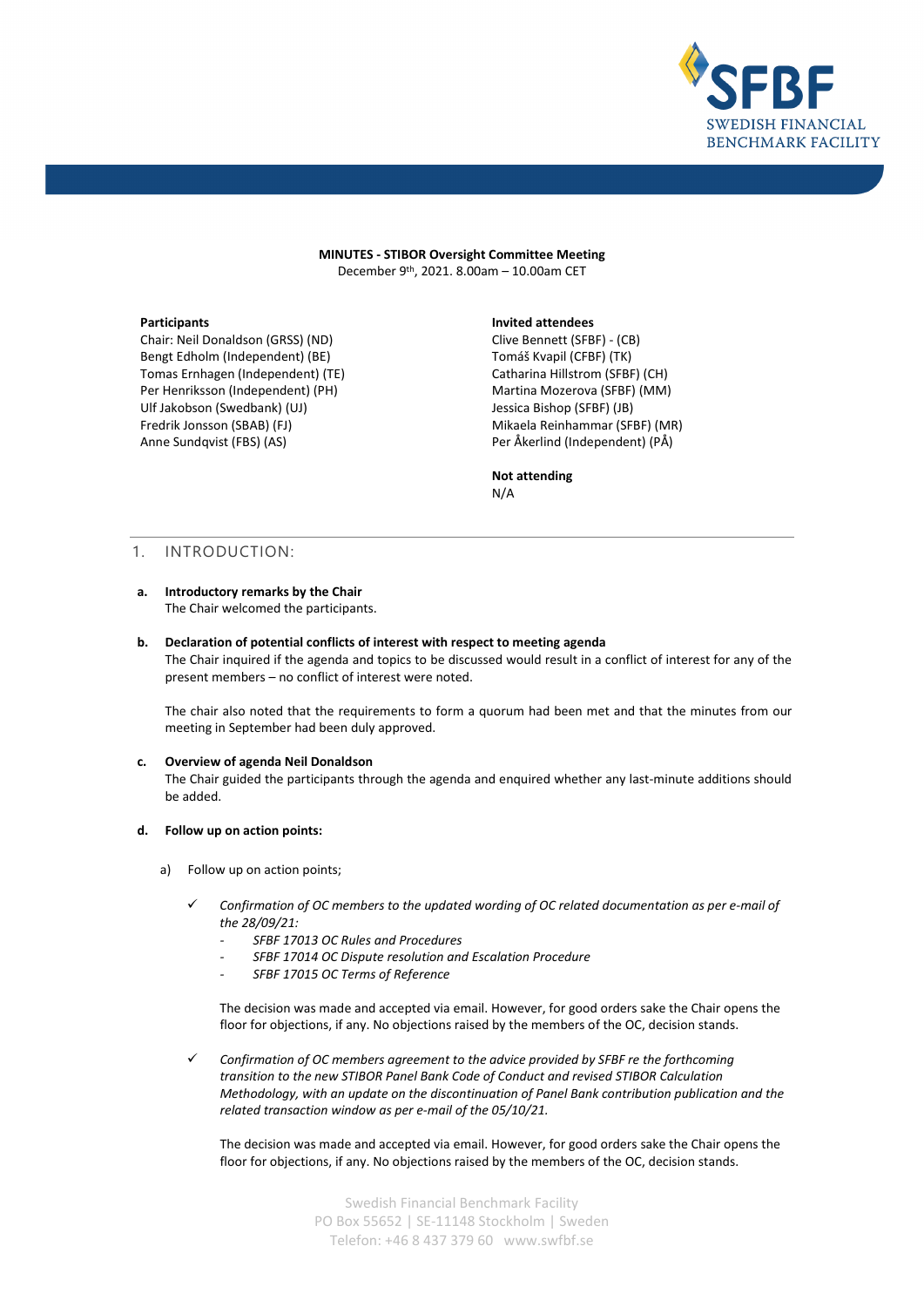

# 2. OVERSIGHT COMMITTEE MEMBERSHIP

## Committee vote on:

- **a. Accept the resignation of Neil Donaldson and Anne Sundqvist** The committee unanimously accepted the resignation of Neil Donaldson and Anne Sundqvist.
- **b. Elect Per Henriksson new Chairperson** The committee unanimously voted to elect Per Henriksson new Chairperson.
- **c. Elect Per Åkerlind to join as new member**

The committee unanimously voted to elect Per Åkerlind new independent member.

It is noted that Sandy Robertson retired during the summer 2021, and the formal resignation was discussed at the meeting held on September 9<sup>th</sup>, 2021. However, the item was not properly noted so as a formality the OC hereby notes its acceptance of the resignation of Mr. Robertson.

It is further noted that Clive Bennett will step down as the representative of Compliance and be replaced by Mikaela Reinhammar (acting compliance officer SFBF) at the OC meetings going forward.

## 3. OVERSIGHT

#### **Determination**

## **a. Review Operational Metrics report**

TK presented the operational metrics report prepared by the Operational team and pre-circulated to the members. The report covers the period of 2021-09-03 – 2021-12-02. It was noted that the Oversight Committee follows the recommendation that no further action need be taken in relation to the Operational Metrics Report presented.

#### **Compliance**

## **a. Review Compliance report**

CB presented the Calculation Agent compliance report prepared by the GRSS compliance team and precirculated to the members. The report covers the period of August – October 2021. It was noted no incidents of significance have been reported and no action need be taken.

## **Governance Policy**

**a. Review of governance artefacts and other documentation** No issues or incidents noted in regard to the SFBF Governance.

## 4. PREPARATION FOR FORMAL AUTHORISATION/EVOLUTION OF BENCHMARK

**a. Update** 

The work on finalising the Application for Authorisation is progressing well and SFBF plans to lodge the application just before year-end 2021.

The transition to the new methodology formally began on November 15th 2021. All Panel Banks have agreed to abide to the revised STIBOR Panel Bank Code of Conduct and are expected to sign a Declaration of Compliance. During the transition phase continuous testing of the system are allowed by all parties to ensure a safe and secure transition. The transition period therefor ensures a window for any potential errors and /or problems to be addressed and solved without disturbing the market stability.

CH walked the committee through the transactional data analysis made on the new methodology. The results are very encouraging especially when taking into consideration the key component of incorporating the use of FCY transactions to derive an implied SEK rate.).